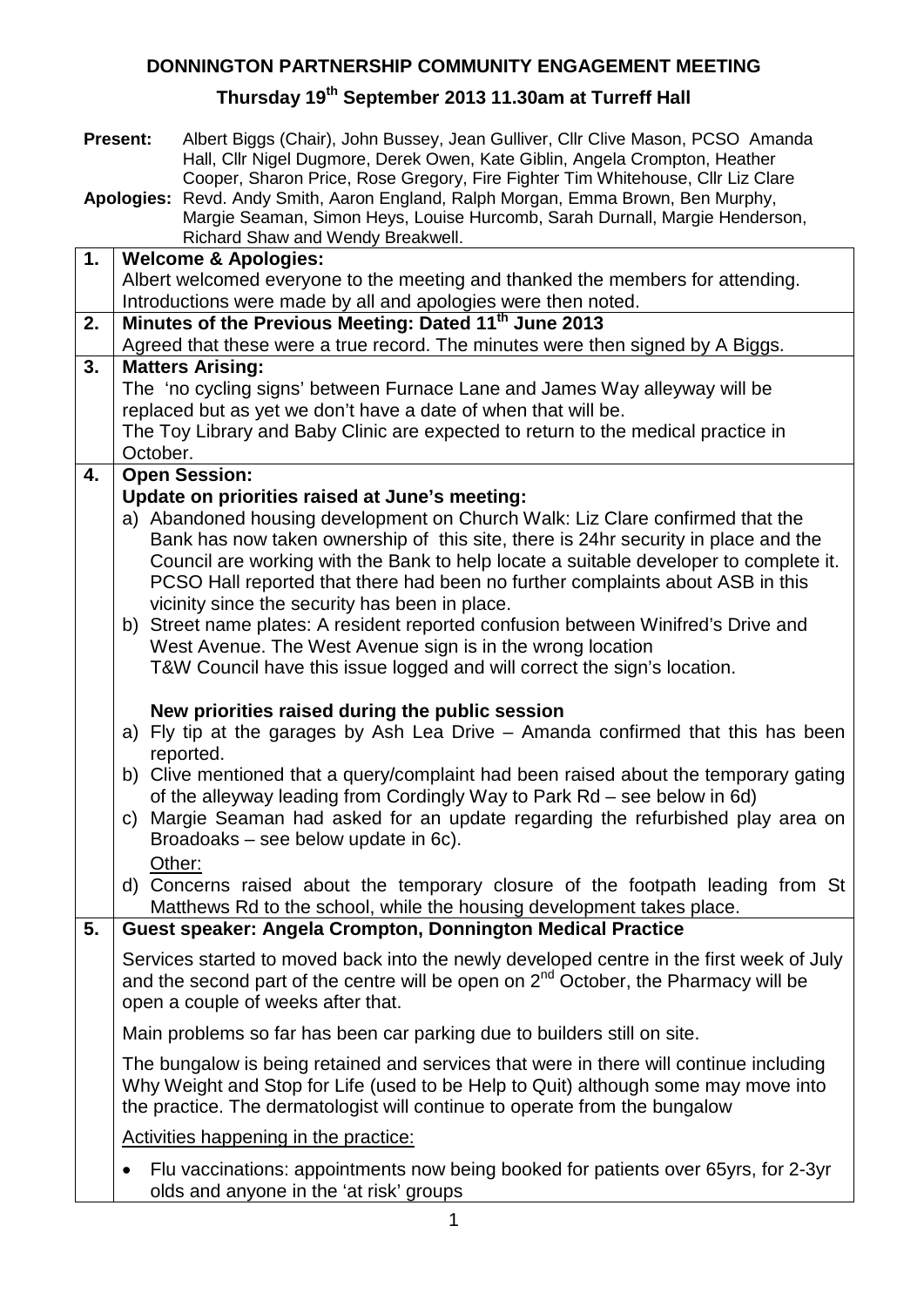• Shingles vaccination campaign – this is a catch-up campaign that will be offered to different age groups each year. Those eligible will have received a letter NHS England have introduced an electronic record called the 'Summary Care Record' , which will be used to support people with emergency care and used for patient care in times of emergency or when the GP practice is closed. To gather all the information necessary the Health & Social Care service are carrying out 'Care Data' requests from GP practices in the Borough. These records will be transferred on 30<sup>th</sup> January and patients do not need to do anything but if you choose not to have a summary care record people need to opt-out before  $30<sup>th</sup>$  January 2014. • Health trainer service will be present in the medical practice: concerned with lifestyle choices, health and fitness Services that will be offered in the practice • Age Concern UK Care navigator service from – a drop-in service for patients who might need help with everyday living such as filing forms, getting to appointments, shopping, etc. • Disability advice sessions – this service will also be present in the practice once per month for people to access. • Toy and Story Sack lending library along with the baby clinic **6. Projects and Working Groups Update: a) Lifelong Learning: Sharon Price T&W Lifelong Learning Centre: Sharon:** i. A good range of courses have returned after the summer break ii. The Lifelong Learning Centre has had a makeover that gives the centre a fresher and brighter appearance. A new carpet in the IT suite will be fitted in October. iii. The housing development at St Matthews road is due to start week beginning 23rd September and complete in the autumn of 2014, plans of the development are available for viewing at the LLLC. iv. The centre volunteers are hosting a charity prize bingo evening 6pm -8pm on Tuesday 22<sup>nd</sup> October. -------------------------------------------------------------------------------------------------------- i. The Community cafe is now taking bookings for Christmas dinners. A threecourse dinner will be served at a cost of just £4.50 during the week of Mon  $2^{nd}$  to Fri  $6<sup>th</sup>$  December, 12.00-2.00pm. **b) Community Café: Rose Gregory** ii. The luncheon club delivery service went quiet during the summer but now picking up again. iii. Please contact Rose on 01952 382203 or Sharon on 01952 382202 or via our website: [www.donnington-wood-community-cafe.co.uk](http://www.donnington-wood-community-cafe.co.uk/) --------------------------------------------------------------------------------------------------------- i. Over the summer the youth workers ran outreach sessions **c) C&YP – Emma Brown, T&WC Youth and Community Service** ii. Since the start of September a couple of the weekly clubs have changed venues and times and a new football and rounders activity organised by PCSO Amanda Hall has started on Fridays at the Broadoaks fields for 8-16yr olds and they hope to use the leisure centre during the winter dark nights. iii. **Current provision in Donnington**: Health drop-in at Sutherland School Mondays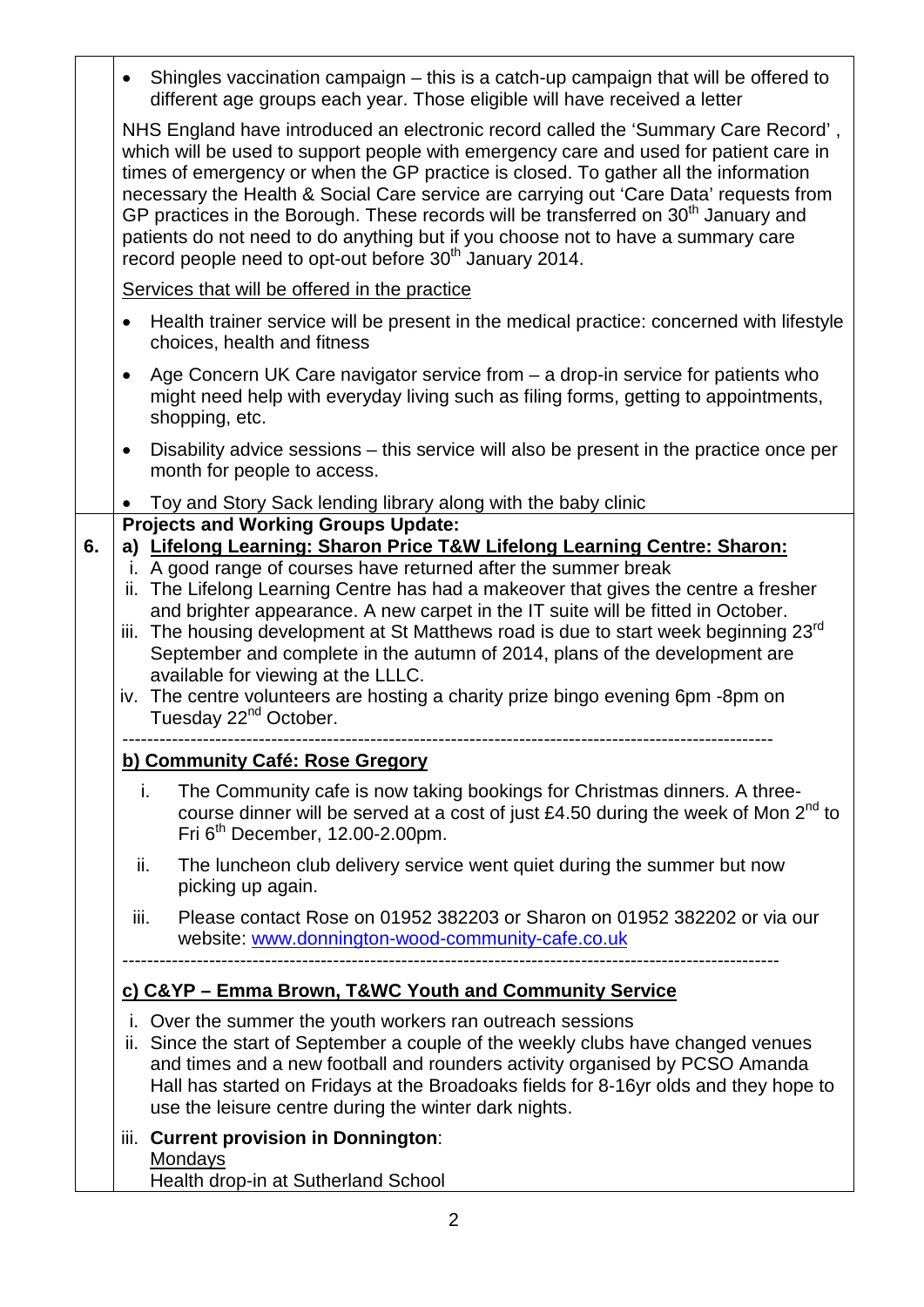|      | Junior youth club 17.15 - 18.45<br>Senior youth club $19.00 - 21.00$                                                                                                                                                                                                                                                                                                                                                                                                     |
|------|--------------------------------------------------------------------------------------------------------------------------------------------------------------------------------------------------------------------------------------------------------------------------------------------------------------------------------------------------------------------------------------------------------------------------------------------------------------------------|
|      | <b>Tuesdays</b><br>Outreach on Tuesdays 19.30 - 21.30                                                                                                                                                                                                                                                                                                                                                                                                                    |
|      | <b>Wednesdays</b>                                                                                                                                                                                                                                                                                                                                                                                                                                                        |
|      | Open mixed youth drop-in 17.45 - 19.45                                                                                                                                                                                                                                                                                                                                                                                                                                   |
|      | Fridays<br>Football and Rounders on Broadoaks 18.30 - 19.30                                                                                                                                                                                                                                                                                                                                                                                                              |
|      | iv. Derek Owen reported that the new play area for toddlers on Broadoaks fields was<br>due to complete last Friday but a delay occurred and they anticipate completion at<br>the end of September. A formal launch event will be planned.                                                                                                                                                                                                                                |
|      | v. Derek also reported that improvements have recently been carried out on sports<br>pitches on Broadoaks with permanent line marking being tested out in Donnington<br>before the council consider wider use and improvements to pitch drainage.                                                                                                                                                                                                                        |
|      | vi. Chipperfields circus is coming to Broadoaks 2 or 3 weeks before the Donnington<br>bonfire.                                                                                                                                                                                                                                                                                                                                                                           |
|      | vii. Amanda asked for marking out a rounders pitch – as this is usually a summer<br>activity it would not be done until next year.                                                                                                                                                                                                                                                                                                                                       |
|      | viii. Amanda also requested help for more signage for dogs on leads signs on<br>Broadoaks. Derek confirmed that signage is already in place at the entrance to the<br>BMX track and existing play areas and the new play area will get a sign. Liz<br>commented that the notices are very small.                                                                                                                                                                         |
|      | ix. Discussion continued about accommodating for dog walkers/exercising dogs and<br>the nuisance and potential dangers it can have when sports activities are<br>happening. Clive mentioned that when the park was developed a bank was put in<br>place to keep dog walkers slightly separated and dogs out of view from the playing<br>areas. Someone suggested signs being placed on litter bins and a notice and article<br>being published in the Parish newsletter. |
|      | d) Community Safety, Housing & the Environment: PCSO Hall                                                                                                                                                                                                                                                                                                                                                                                                                |
|      | A review recently took place concerning the alley gating order between Cordingly<br>Ť.<br>Way and Park Rd. Both resident consultation and reduced incident reports to the<br>Police and WHT resulted in agreement for the alley to remain gated.                                                                                                                                                                                                                         |
| ii.  | From 30 <sup>th</sup> September the Donnington Police team will take in Wrockwardine<br>Wood & Trench as well and have two extra CSO's; Catherine Stevens (part-time)<br>and Richard Harrison. The team will be known as the Safer Neighbourhood<br>policing Team and PC Nikki Scott will be a Safer Neighbourhood Officer and<br>CSO's will be PCSO's. The team will also be on twitter in the near future                                                              |
| iii. | There are still quite a lot of burglaries across Donnington and the borough as a<br>whole. Amanda warned about bogus callers and in particular a young person<br>calling on houses in Donnington asking for sponsorship money.                                                                                                                                                                                                                                           |
| iv.  | The regular street walkabouts led by Wrekin Housing Trust, and include partner<br>agencies and residents have now been publicised. Future dates are:<br>30 <sup>th</sup> October 2013 2:30pm meet at the Life long Learning Centre                                                                                                                                                                                                                                       |
|      | 6 <sup>th</sup> November 2013 2:30pm meet at the junction of Winifreds Drive & Leonard<br>Close                                                                                                                                                                                                                                                                                                                                                                          |
|      | 13 <sup>th</sup> November 2013 2:30pm meet at the junction of New Road & Hayward                                                                                                                                                                                                                                                                                                                                                                                         |